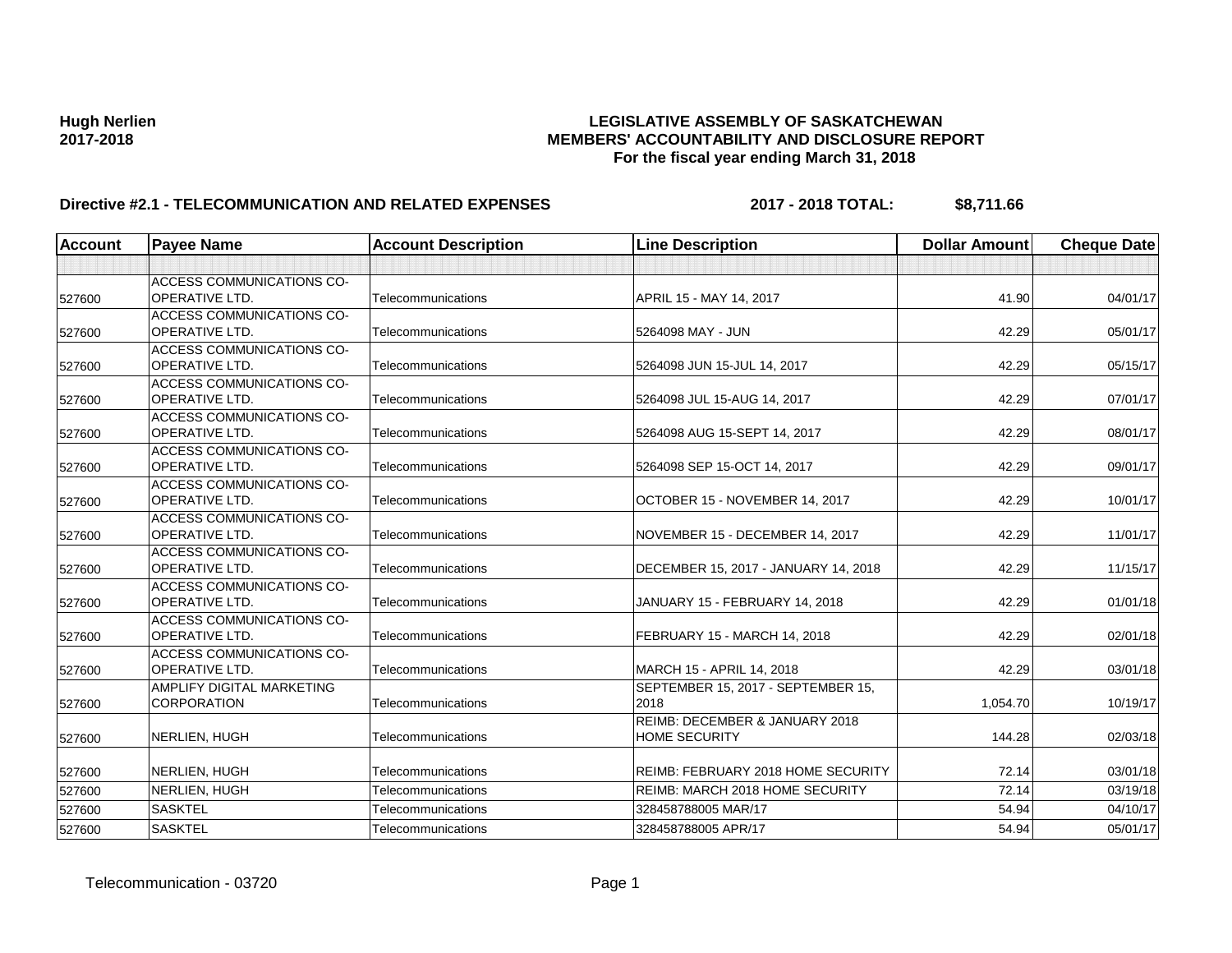# **Hugh Nerlien LEGISLATIVE ASSEMBLY OF SASKATCHEWAN 2017-2018 MEMBERS' ACCOUNTABILITY AND DISCLOSURE REPORT For the fiscal year ending March 31, 2018**

# **Directive #2.1 - TELECOMMUNICATION AND RELATED EXPENSES 2017 - 2018 TOTAL: \$8,711.66**

| <b>Account</b> | <b>Payee Name</b> | <b>Account Description</b>    | <b>Line Description</b>         | <b>Dollar Amount</b> | <b>Cheque Date</b> |
|----------------|-------------------|-------------------------------|---------------------------------|----------------------|--------------------|
|                |                   |                               |                                 |                      |                    |
| 527600         | <b>SASKTEL</b>    | Telecommunications            | 934790199009 APR/17             | 286.13               | 05/01/17           |
| 527600         | <b>SASKTEL</b>    | Telecommunications            | 934790199009 MAY 22, 2017       | 276.27               | 06/01/17           |
| 527600         | <b>SASKTEL</b>    | Telecommunications            | 328458788005 MAY 23, 2017       | 56.04                | 06/01/17           |
| 527600         | <b>SASKTEL</b>    | Telecommunications            | 934790199009 JUNE 22, 2017      | 279.62               | 07/01/17           |
| 527600         | <b>SASKTEL</b>    | Telecommunications            | 934790199009 JULY 22, 2017      | 269.16               | 08/01/17           |
| 527600         | <b>SASKTEL</b>    | Telecommunications            | 328458788005 JUN/17             | 48.57                | 08/01/17           |
| 527600         | <b>SASKTEL</b>    | Telecommunications            | 328458788005 JULY 23, 2017      | 48.57                | 08/01/17           |
| 527600         | <b>SASKTEL</b>    | Telecommunications            | 934790199009 AUGUST 22, 2017    | 277.16               | 09/01/17           |
| 527600         | <b>SASKTEL</b>    | Telecommunications            | 328458788005 AUGUST 23, 2017    | 49.54                | 09/01/17           |
| 527600         | <b>SASKTEL</b>    | Telecommunications            | 328458788005 SEPTEMBER 23, 2017 | 48.57                | 10/01/17           |
| 527600         | <b>SASKTEL</b>    | Telecommunications            | 934790199009 SEPTEMBER 22, 2017 | 278.66               | 10/01/17           |
| 527600         | <b>SASKTEL</b>    | Telecommunications            | 328458788005 OCTOBER 23, 2017   | 48.57                | 11/01/17           |
| 527600         | <b>SASKTEL</b>    | Telecommunications            | 934790199009 OCTOBER 22, 2017   | 285.07               | 11/01/17           |
| 527600         | <b>SASKTEL</b>    | Telecommunications            | 934790199009 NOVEMBER 22, 2017  | 273.59               | 12/01/17           |
| 527600         | <b>SASKTEL</b>    | Telecommunications            | 328458788005 NOVEMBER 23, 2017  | 48.57                | 12/01/17           |
| 527600         | <b>SASKTEL</b>    | Telecommunications            | 328458788005 DECEMBER 23, 2017  | 48.57                | 01/01/18           |
| 527600         | <b>SASKTEL</b>    | Telecommunications            | 934790199009 DECEMBER 22, 2017  | 279.31               | 01/01/18           |
| 527600         | <b>SASKTEL</b>    | Telecommunications            | 328458788005 JANUARY 23, 2018   | 48.91                | 02/01/18           |
| 527600         | <b>SASKTEL</b>    | Telecommunications            | 934790199009 JANUARY 22, 2018   | 272.50               | 02/01/18           |
| 527600         | <b>SASKTEL</b>    | Telecommunications            | RTV - H. NERLIEN - PERSONAL USE | (25.00)              | 02/22/18           |
| 527600         | <b>SASKTEL</b>    | Telecommunications            | 328458788005 FEBRUARY 23, 2018  | 48.91                | 03/01/18           |
| 527600         | <b>SASKTEL</b>    | Telecommunications            | 934790199009 FEBRUARY 22, 2018  | 270.87               | 03/01/18           |
| 527600         | <b>SASKTEL</b>    | Telecommunications            | 934790199009 MARCH 22, 2018     | 274.06               | 03/22/18           |
| 527600         | <b>SASKTEL</b>    | <b>Telecommunications</b>     | 328458788005 MARCH 23, 2018     | 48.91                | 03/23/18           |
| 530600         | <b>SASKTEL</b>    | <b>Placement - Tender Ads</b> | 934790199009 APR/17             | 240.35               | 05/01/17           |
| 530600         | <b>SASKTEL</b>    | Placement - Tender Ads        | 934790199009 MAY 22, 2017       | 240.35               | 06/01/17           |
| 530600         | <b>SASKTEL</b>    | Placement - Tender Ads        | 934790199009 JUNE 22, 2017      | 240.35               | 07/01/17           |
| 530600         | <b>SASKTEL</b>    | <b>Placement - Tender Ads</b> | 934790199009 JULY 22, 2017      | 240.35               | 08/01/17           |
| 530600         | <b>SASKTEL</b>    | <b>Placement - Tender Ads</b> | 934790199009 AUGUST 22, 2017    | 240.35               | 09/01/17           |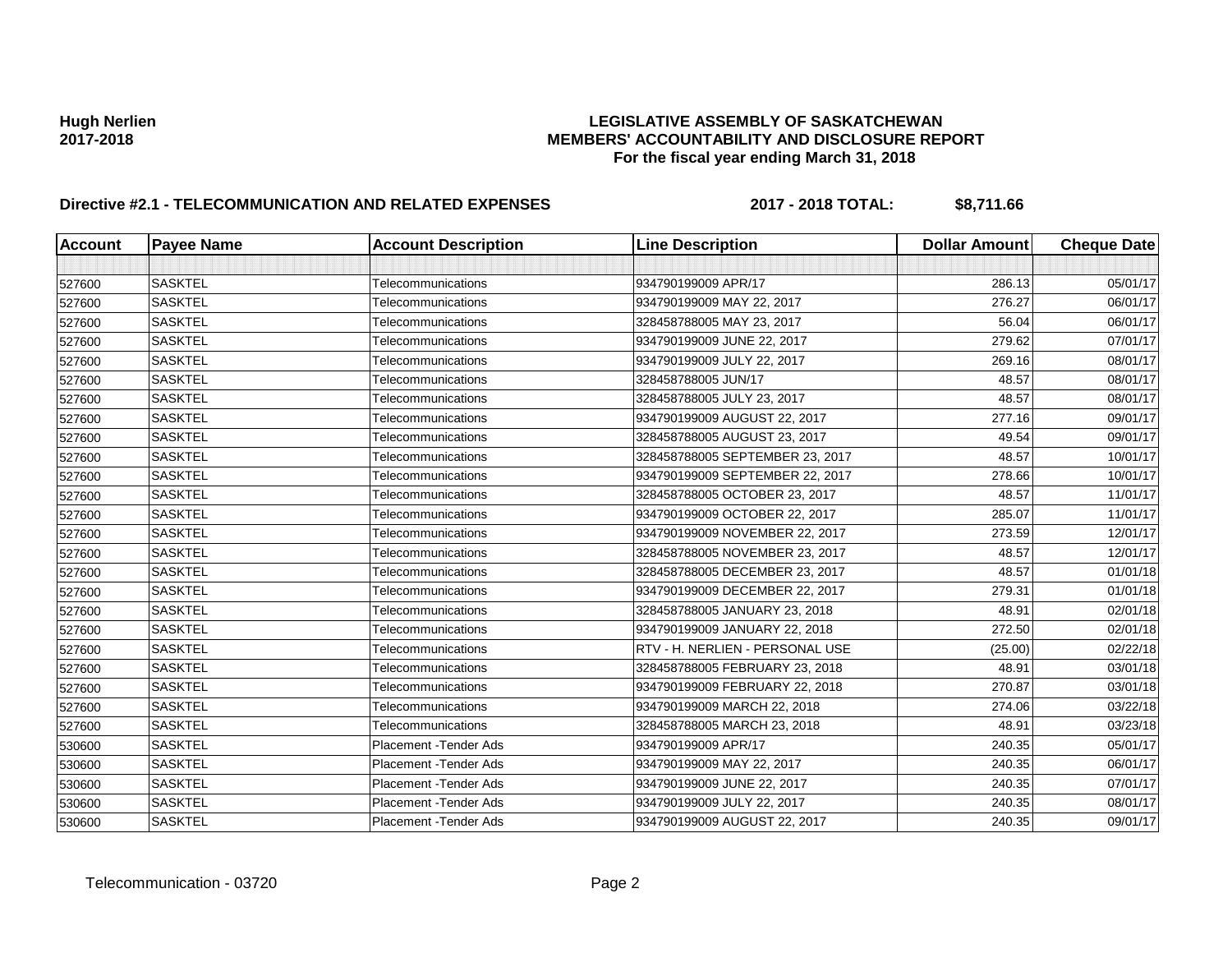# **Hugh Nerlien LEGISLATIVE ASSEMBLY OF SASKATCHEWAN 2017-2018 MEMBERS' ACCOUNTABILITY AND DISCLOSURE REPORT For the fiscal year ending March 31, 2018**

# **Directive #2.1 - TELECOMMUNICATION AND RELATED EXPENSES 2017 - 2018 TOTAL: \$8,711.66**

| <b>IAccount</b> | <b>Payee Name</b> | <b>Account Description</b> | <b>Line Description</b>         | Dollar Amount | <b>Cheque Date</b> |
|-----------------|-------------------|----------------------------|---------------------------------|---------------|--------------------|
|                 |                   |                            |                                 |               |                    |
| 530600          | <b>SASKTEL</b>    | Placement - Tender Ads     | 934790199009 SEPTEMBER 22, 2017 | 240.35        | 10/01/17           |
| 530600          | <b>SASKTEL</b>    | Placement - Tender Ads     | 934790199009 OCTOBER 22, 2017   | 240.35        | 11/01/17           |
| 530600          | <b>SASKTEL</b>    | Placement - Tender Ads     | 934790199009 NOVEMBER 22, 2017  | 243.20        | 12/01/17           |
| 530600          | <b>SASKTEL</b>    | Placement - Tender Ads     | 934790199009 DECEMBER 22, 2017  | 248.85        | 01/01/18           |
| 530600          | <b>SASKTEL</b>    | Placement - Tender Ads     | 934790199009 JANUARY 22, 2018   | 262.40        | 02/01/18           |
| 530600          | <b>SASKTEL</b>    | Placement - Tender Ads     | 934790199009 FEBRUARY 22, 2018  | 262.40        | 03/01/18           |
| 530600          | <b>SASKTEL</b>    | Placement - Tender Ads     | 934790199009 MARCH 22, 2018     | 211.00        | 03/22/18           |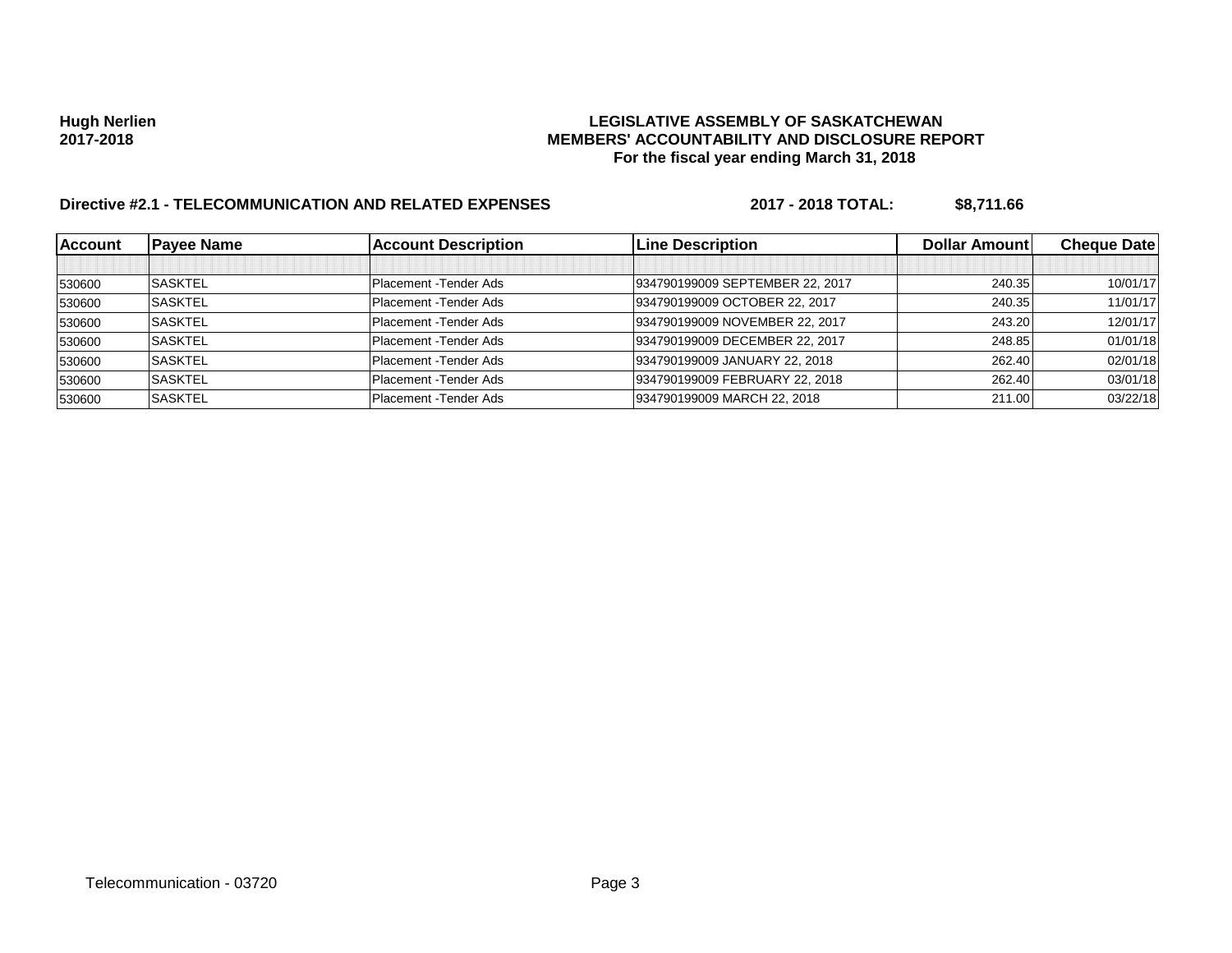## **LEGISLATIVE ASSEMBLY OF SASKATCHEWAN MEMBERS' ACCOUNTABILITY AND DISCLOSURE REPORT For the fiscal year ending March 31, 2018**

# **Directive #3.1 - MLA TRAVEL AND LIVING EXPENSES 2017 - 2018 TOTAL: \$39,350.25**

| <b>Account</b> | <b>Payee Name</b> | <b>Account Description</b>                                 | <b>Line Description</b>                           | <b>Dollar Amount</b> | <b>Cheque Date</b> |
|----------------|-------------------|------------------------------------------------------------|---------------------------------------------------|----------------------|--------------------|
|                |                   |                                                            |                                                   |                      |                    |
| 541900         | NERLIEN, HUGH     | Elected Rep - Travel                                       | MLA TRAVLE; APR 2 - 13                            | 1,146.96             | 04/15/17           |
| 541900         | NERLIEN, HUGH     | <b>Elected Rep - Travel</b>                                | APRIL REGINA ACCOMMODATION                        | 1,500.00             | 04/15/17           |
| 541900         | NERLIEN, HUGH     | <b>Elected Rep - Travel</b>                                | MLA TRAVEL; APR 19 - 29                           | 964.17               | 05/01/17           |
| 541900         | NERLIEN, HUGH     | Elected Rep - Travel                                       | MLA TRAVEL; APR 30 - MAY 11                       | 1,002.74             | 05/13/17           |
| 541900         | NERLIEN, HUGH     | Elected Rep - Travel                                       | MAY REGINA ACCOMMODATION                          | 1,550.00             | 05/18/17           |
| 541900         | NERLIEN, HUGH     | <b>Elected Rep - Travel</b>                                | MLA TRAVEL MAY 14-26, 2017                        | 841.79               | 05/26/17           |
|                | NERLIEN, HUGH     | <b>Elected Rep - Travel</b>                                | JUNE 2017 MLA REGINA<br><b>ACCOMMODATION</b>      | 1,500.00             | 06/07/17           |
| 541900         | NERLIEN, HUGH     | Elected Rep - Travel                                       | MLA TRAVEL; MAY 27 - JUN 10                       | 716.44               | 06/10/17           |
| 541900         | NERLIEN, HUGH     | Elected Rep - Travel                                       | MLA TRAVEL; JUN 11 - 24                           | 1,419.99             | 06/24/17           |
| 541900         | NERLIEN, HUGH     |                                                            | MLA TRAVEL; JUN 25 - JUL 1                        | 611.81               | 07/08/17           |
| 541900         | NERLIEN, HUGH     | <b>Elected Rep - Travel</b><br><b>Elected Rep - Travel</b> | JULY REGINA ACCOMMODATION                         | 1,550.00             | 07/24/17           |
| 541900         |                   |                                                            |                                                   |                      |                    |
| 541900         | NERLIEN, HUGH     | Elected Rep - Travel                                       | MLA TRAVEL; JUL 18 - 20                           | 435.51               | 08/01/17           |
| 541900         | NERLIEN, HUGH     | Elected Rep - Travel                                       | MLA TRAVEL AUG 6 - 16                             | 941.17               | 08/19/17           |
| 541900         | NERLIEN, HUGH     | <b>Elected Rep - Travel</b>                                | AUG. REGINA ACCOMMODATION                         | 1,550.00             | 08/24/17           |
| 541900         | NERLIEN, HUGH     | <b>Elected Rep - Travel</b>                                | SEPT. REGINA ACCOMMODATION                        | 1,500.00             | 09/01/17           |
| 541900         | NERLIEN, HUGH     | Elected Rep - Travel                                       | MLA TRAVEL AUGUST 20-24, 2017                     | 609.46               | 09/02/17           |
| 541900         | NERLIEN, HUGH     | <b>Elected Rep - Travel</b>                                | MLA TRAVEL SEPTEMBER 9 - 11, 2017                 | 141.89               | 09/18/17           |
| 541900         | NERLIEN, HUGH     | Elected Rep - Travel                                       | MLA TRAVEL SEPTEMBER 17 - 29, 2017                | 1.254.62             | 10/05/17           |
| 541900         | NERLIEN, HUGH     | <b>Elected Rep - Travel</b>                                | MLA TRAVEL OCTOBER 3-4, 2017                      | 330.68               | 10/18/17           |
| 541900         | NERLIEN, HUGH     | Elected Rep - Travel                                       | OCTOBER 2017 MLA REGINA<br><b>ACCOMMODATIONS</b>  | 1,550.00             | 10/20/17           |
| 541900         | NERLIEN, HUGH     | Elected Rep - Travel                                       | MLA TRAVEL OCTOBER 16 - 26, 2017                  | 1,136.86             | 11/01/17           |
| 541900         | NERLIEN, HUGH     | <b>Elected Rep - Travel</b>                                | MLA TRAVEL OCTOBER 29 - NOVEMBER 9.<br>2017       | 874.49               | 11/14/17           |
| 541900         | NERLIEN, HUGH     | <b>Elected Rep - Travel</b>                                | NOVEMBER 2017 MLA REGINA<br><b>ACCOMMODATIONS</b> | 1,500.00             | 11/24/17           |
| 541900         | NERLIEN, HUGH     | <b>Elected Rep - Travel</b>                                | MLA TRAVEL NOVEMBER 12 - 23, 2017                 | 1,179.43             | 11/27/17           |
| 541900         | NERLIEN, HUGH     | Elected Rep - Travel                                       | MLA TRAVEL NOVEMBER 25 - DECEMBER<br>9, 2017      | 1,674.58             | 12/18/17           |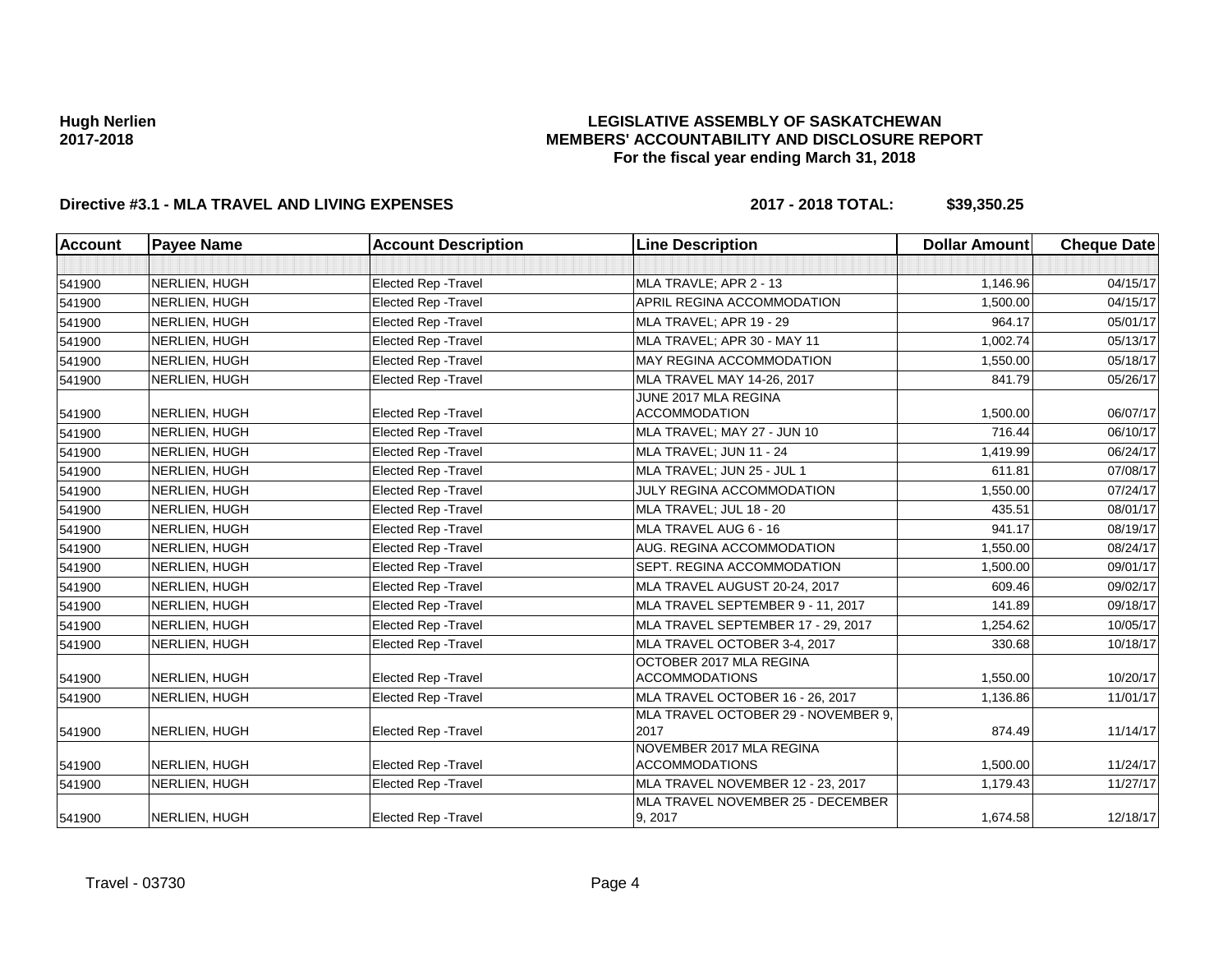### **LEGISLATIVE ASSEMBLY OF SASKATCHEWAN MEMBERS' ACCOUNTABILITY AND DISCLOSURE REPORT For the fiscal year ending March 31, 2018**

## **Directive #3.1 - MLA TRAVEL AND LIVING EXPENSES 2017 - 2018 TOTAL: \$39,350.25**

| <b>Account</b> | <b>Payee Name</b>     | <b>Account Description</b>  | <b>Line Description</b>           | <b>Dollar Amount</b> | <b>Cheque Date</b> |
|----------------|-----------------------|-----------------------------|-----------------------------------|----------------------|--------------------|
|                |                       |                             |                                   |                      |                    |
|                |                       |                             | DECEMBER 2017 MLA REGINA          |                      |                    |
| 541900         | <b>INERLIEN, HUGH</b> | Elected Rep - Travel        | <b>ACCOMMODATIONS</b>             | 1,550.00             | 12/20/17           |
| 541900         | NERLIEN, HUGH         | Elected Rep - Travel        | MLA TRAVEL DECEMBER 7-9, 2017     | 381.31               | 01/01/18           |
| 541900         | NERLIEN, HUGH         | <b>Elected Rep - Travel</b> | MLA TRAVEL DECEMBER 10-14, 2017   | 501.02               | 01/01/18           |
| 541900         | NERLIEN, HUGH         | Elected Rep - Travel        | MLA TRAVEL JANUARY 13-16, 2018    | 514.19               | 01/20/18           |
|                |                       |                             | JANUARY 2018 MLA REGINA           |                      |                    |
| 541900         | NERLIEN, HUGH         | Elected Rep - Travel        | <b>ACCOMMODATIONS</b>             | 1,550.00             | 01/22/18           |
| 541900         | NERLIEN, HUGH         | <b>Elected Rep - Travel</b> | MLA TRAVEL JANUARY 21 - 31, 2018  | 978.53               | 02/06/18           |
|                |                       |                             | FEBRUARY 2018 MLA REGINA          |                      |                    |
| 541900         | NERLIEN, HUGH         | Elected Rep - Travel        | <b>ACCOMMODATIONS</b>             | 1,400.00             | 02/16/18           |
| 541900         | NERLIEN, HUGH         | Elected Rep - Travel        | MLA TRAVEL FEBRUARY 6-7, 2018     | 386.09               | 02/17/18           |
| 541900         | NERLIEN, HUGH         | Elected Rep - Travel        | MLA TRAVEL FEBRUARY 19 - 28, 2018 | 268.49.              | 03/09/18           |
|                |                       |                             | MARCH 2018 MLA REGINA             |                      |                    |
| 541900         | <b>INERLIEN, HUGH</b> | Elected Rep - Travel        | <b>ACCOMMODATIONS</b>             | 1,550.00             | 03/12/18           |
| 541900         | NERLIEN, HUGH         | Elected Rep - Travel        | MLA TRAVEL MARCH 6 - 22, 2018     | 1.181.24             | 03/26/18           |
| 541900         | NERLIEN, HUGH         | <b>Elected Rep - Travel</b> | MLA TRAVEL MARCH 24 - 29, 2018    | 606.79               | 03/29/18           |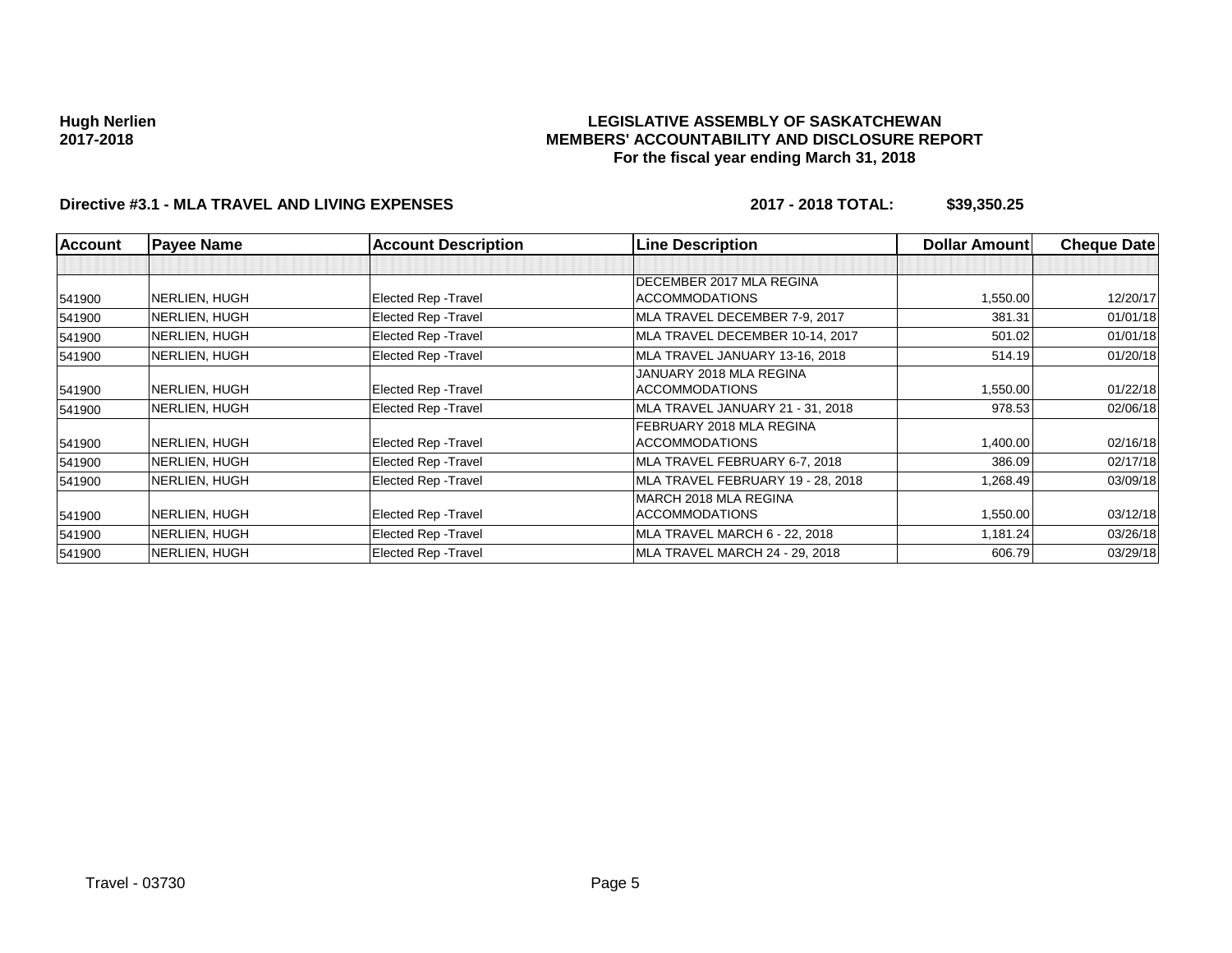## **LEGISLATIVE ASSEMBLY OF SASKATCHEWAN MEMBERS' ACCOUNTABILITY AND DISCLOSURE REPORT For the fiscal year ending March 31, 2018**

| <b>Account</b> | <b>Payee Name</b>                                   | <b>Account Description</b>                | <b>Line Description</b>                                  | <b>Dollar Amount</b> | <b>Cheque Date</b> |
|----------------|-----------------------------------------------------|-------------------------------------------|----------------------------------------------------------|----------------------|--------------------|
|                |                                                     |                                           |                                                          |                      |                    |
| 522000         | PORCUPINE PLAIN, TOWN OF                            | Rent of Ground, Buildings and Other Space | <b>APR/MAY/JUNE OFFICE RENT</b>                          | 1,050.00             | 06/05/17           |
| 522000         | PORCUPINE PLAIN, TOWN OF                            | Rent of Ground, Buildings and Other Space | JULY, AUGUST, SEPTEMBER 2017 MLA<br><b>OFFICE RENT</b>   | 1,050.00             | 09/08/17           |
| 522000         | PORCUPINE PLAIN, TOWN OF                            | Rent of Ground, Buildings and Other Space | OCTOBER/NOVEMBER/DECEMBER 2017<br><b>MLA OFFICE RENT</b> | 1,050.00             | 01/01/18           |
| 522000         | PORCUPINE PLAIN, TOWN OF                            | Rent of Ground, Buildings and Other Space | OFFICE SPACE RENTAL<br>JANUARY/FEBRUARY/MARCH 2018       | 1,050.00             | 03/12/18           |
| 522200         | MINISTER OF FINANCE-MINISTRY<br>OF CENTRAL SERVICES | Rent of Photocopiers                      | PHOTOCOPIER SERVICE FEE 2017/18                          | 100.00               | 11/14/17           |
| 522200         | TOSHIBA OF CANADA LTD.                              | Rent of Photocopiers                      | APRIL COPIER LEASE 220889                                | 192.49               | 05/01/17           |
| 522200         | <b>TOSHIBA OF CANADA LTD.</b>                       | Rent of Photocopiers                      | <b>COPIER CHARGES</b>                                    | 181.83               | 05/05/17           |
| 522200         | TOSHIBA OF CANADA LTD.                              | Rent of Photocopiers                      | JUNE COPIER LEASE 220889                                 | 177.31               | 06/05/17           |
| 522200         | TOSHIBA OF CANADA LTD.                              | Rent of Photocopiers                      | JULY COPIER LEASE 220889                                 | 195.05               | 08/01/17           |
| 522200         | TOSHIBA OF CANADA LTD.                              | Rent of Photocopiers                      | AUG COPIER LEASE 220889                                  | 176.46               | 08/04/17           |
| 522200         | TOSHIBA OF CANADA LTD.                              | Rent of Photocopiers                      | <b>COPIER CHARGES</b>                                    | 171.62               | 09/05/17           |
| 522200         | TOSHIBA OF CANADA LTD.                              | Rent of Photocopiers                      | <b>COPIER CHARGES</b>                                    | 178.73               | 09/05/17           |
| 522200         | TOSHIBA OF CANADA LTD.                              | Rent of Photocopiers                      | <b>COPIER CHARGES</b>                                    | (178.73)             | 10/01/17           |
| 522200         | TOSHIBA OF CANADA LTD.                              | <b>Rent of Photocopiers</b>               | <b>COPIER CHARGES</b>                                    | 172.27               | 11/01/17           |
| 522200         | TOSHIBA OF CANADA LTD.                              | Rent of Photocopiers                      | <b>COPIER CHARGES</b>                                    | 181.45               | 11/03/17           |
| 522200         | TOSHIBA OF CANADA LTD.                              | Rent of Photocopiers                      | <b>COPIER CHARGES</b>                                    | 176.41               | 01/01/18           |
| 522200         | TOSHIBA OF CANADA LTD.                              | Rent of Photocopiers                      | <b>COPIER CHARGES</b>                                    | 169.43               | 01/05/18           |
| 522200         | TOSHIBA OF CANADA LTD.                              | Rent of Photocopiers                      | <b>COPIER CHARGES</b>                                    | 169.77               | 02/02/18           |
| 522500         | JOHNSTON AGENCIES PORCUPINE<br><b>PLAIN</b>         | <b>Insurance Premiums</b>                 | OFFICE INSURANCE C 70126877-0                            | 609.00               | 05/01/17           |
| 525000         | NERLIEN, HUGH                                       | Postal, Courier, Freight and Related      | REIMB; POSTAGE/MISC. SUPP.                               | 155.48               | 05/01/17           |
| 525000         | NERLIEN, HUGH                                       | Postal, Courier, Freight and Related      | REIMB; POSTAGE/OFF.SUPP.                                 | 27.01                | 06/10/17           |
| 525000         | NERLIEN, HUGH                                       | Postal, Courier, Freight and Related      | REIMB: POSTAGE/MISC & OFFICE<br><b>SUPPLIES</b>          | 5.50                 | 10/01/17           |
| 525000         | NERLIEN, HUGH                                       | Postal, Courier, Freight and Related      | REIMB: POSTAGE/GREETING CARDS                            | 94.50                | 10/14/17           |
| 525000         | NERLIEN, HUGH                                       | Postal, Courier, Freight and Related      | <b>REIMB: POSTAGE</b>                                    | 26.78                | 01/01/18           |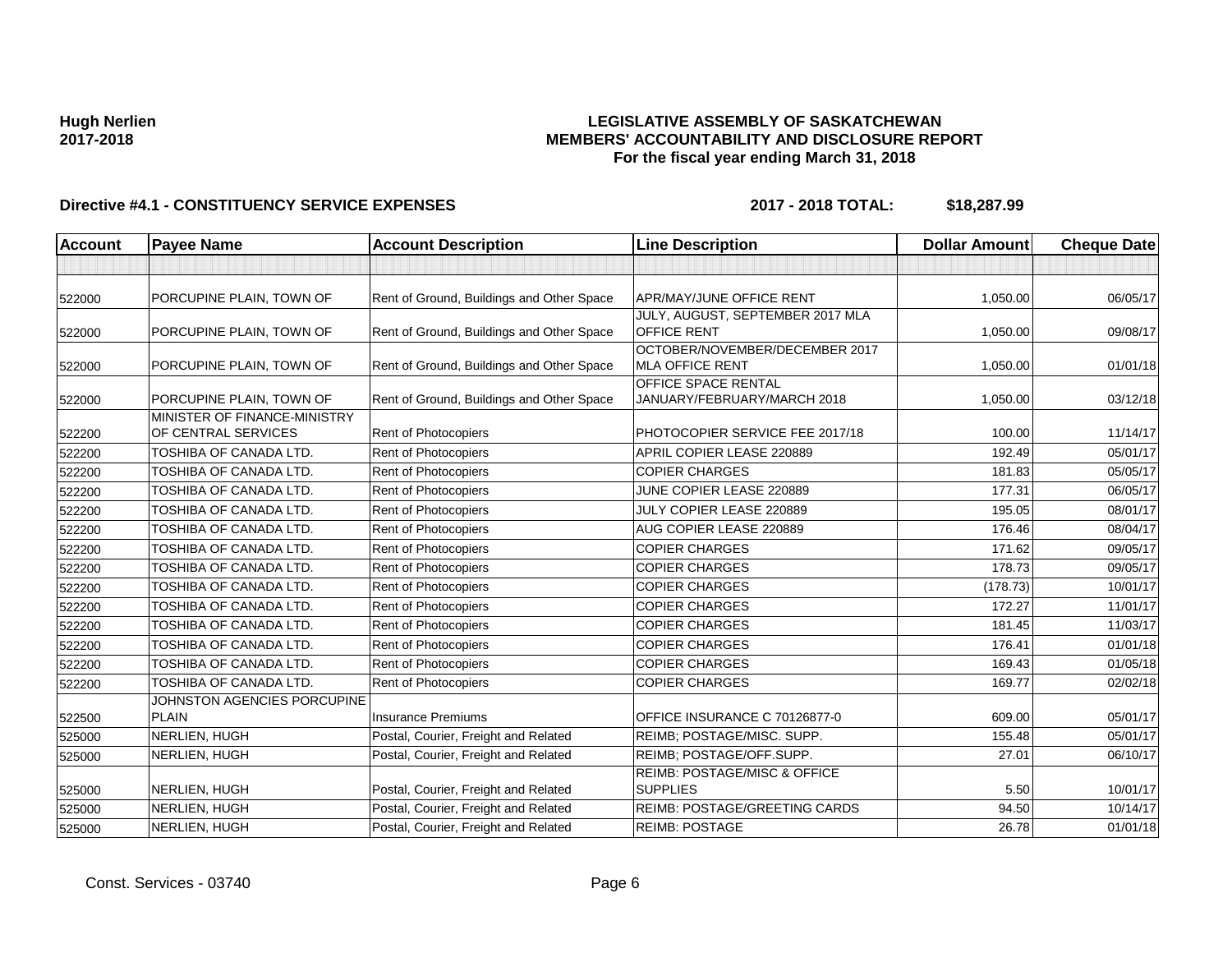## **LEGISLATIVE ASSEMBLY OF SASKATCHEWAN MEMBERS' ACCOUNTABILITY AND DISCLOSURE REPORT For the fiscal year ending March 31, 2018**

| <b>Account</b> | <b>Payee Name</b>                                 | <b>Account Description</b>           | <b>Line Description</b>                    | <b>Dollar Amount</b> | <b>Cheque Date</b> |
|----------------|---------------------------------------------------|--------------------------------------|--------------------------------------------|----------------------|--------------------|
|                |                                                   |                                      |                                            |                      |                    |
| 525000         | NERLIEN, HUGH                                     | Postal, Courier, Freight and Related | <b>REIMB: MISC OFFICE SUPPLIES/POSTAGE</b> | 6.85                 | 02/03/18           |
| 525000         | NERLIEN, HUGH                                     | Postal, Courier, Freight and Related | <b>REIMB: POSTAGE</b>                      | 5.50                 | 03/17/18           |
| 530300         | MARU GROUP CANADA INC.                            | Primary Research/Focus group         | AD HOC CONSULTING - NO GST                 | 607.15               | 07/01/17           |
| 530300         | MARU GROUP CANADA INC.                            | Primary Research/Focus group         | AD HOC CONSULTING - NO GST                 | 646.74               | 01/01/18           |
| 530300         | MARU GROUP CANADA INC.                            | Primary Research/Focus group         | AD HOC CONSULTING - NO GST                 | 632.97               | 03/01/18           |
| 530500         | <b>1ST CHOICE GRAPHICS INC.</b>                   | Media Placement                      | <b>ADVERTISING</b>                         | 110.40               | 06/12/17           |
| 530500         | <b>CHASE PLACE ARENA</b>                          | Media Placement                      | <b>ADVERTISING</b>                         | 100.00               | 11/01/17           |
| 530500         | <b>FABMAR COMMUNICATIONS LTD.</b>                 | Media Placement                      | ADVERTISING - NO GST                       | 52.16                | 03/01/18           |
| 530500         | FABMAR COMMUNICATIONS LTD.                        | Media Placement                      | ADVERTISING - NO GST                       | 52.16                | 03/01/18           |
| 530500         | FOAM LAKE COMMUNITY HALL<br><b>COMMITTEE INC.</b> | Media Placement                      | <b>ADVERTISING</b>                         | 200.00               | 08/01/17           |
| 530500         | FOAM LAKE COMPOSITE SCHOOL                        | Media Placement                      | <b>ADVERTISING</b>                         | 50.00                | 06/14/17           |
| 530500         | FOAM LAKE REVIEW LTD.                             | Media Placement                      | <b>ADVERTISING</b>                         | 429.00               | 05/01/17           |
| 530500         | FOAM LAKE REVIEW LTD.                             | Media Placement                      | <b>ADVERTISING</b>                         | 576.00               | 11/01/17           |
| 530500         | FOAM LAKE REVIEW LTD.                             | Media Placement                      | <b>ADVERTISING</b>                         | 20.00                | 12/01/17           |
| 530500         | FOAM LAKE REVIEW LTD.                             | Media Placement                      | <b>ADVERTISING</b>                         | 273.50               | 01/01/18           |
| 530500         | FOAM LAKE REVIEW LTD.                             | Media Placement                      | <b>ADVERTISING</b>                         | 274.00               | 03/26/18           |
| 530500         | GOLDEN WEST BROADCASTING<br>LTD.                  | Media Placement                      | ADVERTISING - NO GST                       | 34.23                | 03/01/18           |
| 530500         | <b>GOLDEN WEST BROADCASTING</b><br>LTD.           | Media Placement                      | <b>ADVERTISING</b>                         | 66.98                | 03/01/18           |
| 530500         | GOLDEN WEST BROADCASTING<br>LTD.                  | Media Placement                      | ADVERTISING - NO GST                       | 80.37                | 03/01/18           |
| 530500         | HARVARD BROADCASTING INC.                         | Media Placement                      | <b>ADVERTISING</b>                         | 159.70               | 03/01/18           |
| 530500         | JIM PATTISON BROADCAST<br><b>GROUP</b>            | Media Placement                      | <b>ADVERTISING</b>                         | 115.40               | 01/01/18           |
| 530500         | JIM PATTISON BROADCAST<br><b>GROUP</b>            | Media Placement                      | <b>ADVERTISING</b>                         | 230.80               | 02/01/18           |
| 530500         | <b>JIM PATTISON BROADCAST</b><br><b>GROUP</b>     | Media Placement                      | <b>ADVERTISING</b>                         | 69.07                | 03/01/18           |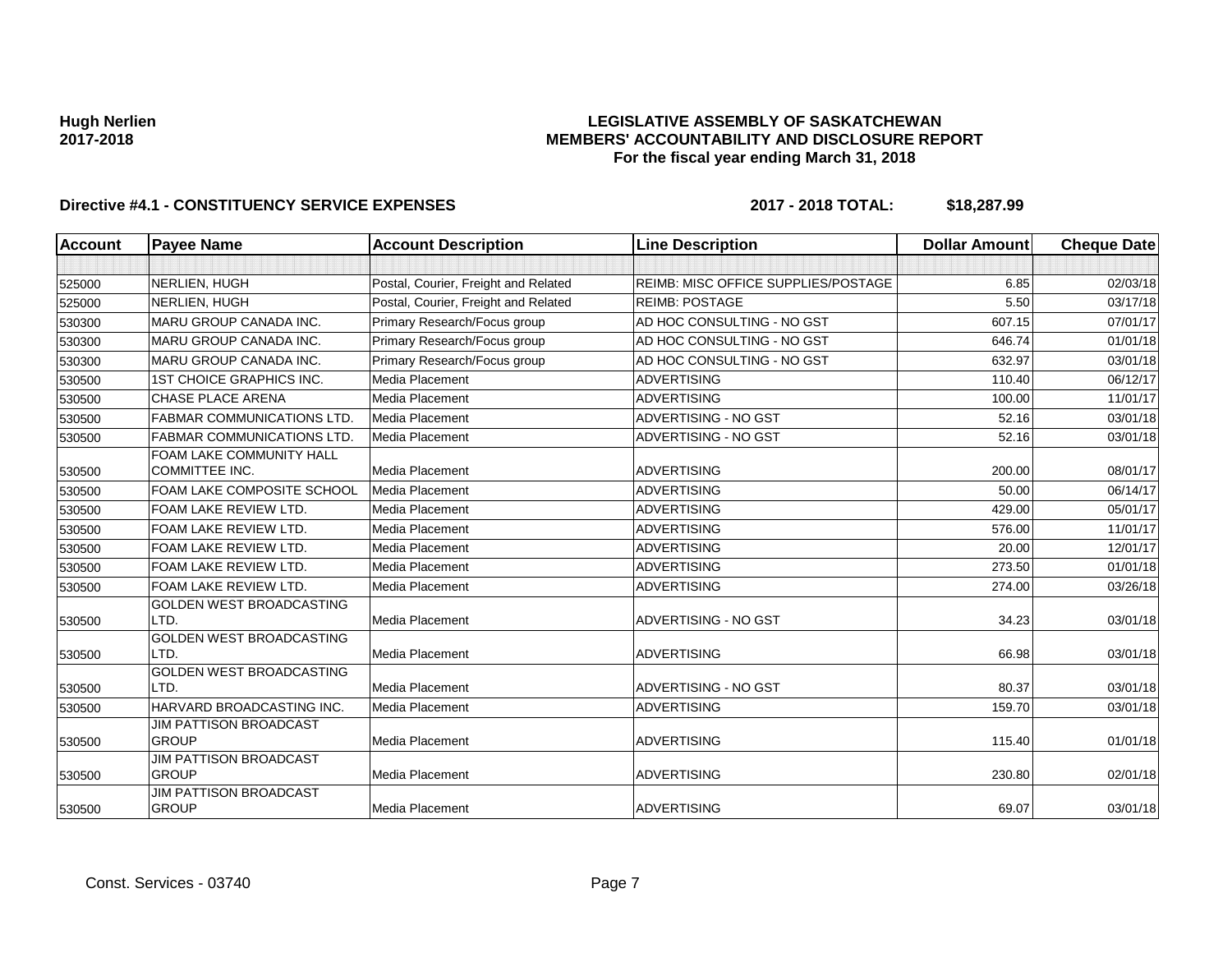## **LEGISLATIVE ASSEMBLY OF SASKATCHEWAN MEMBERS' ACCOUNTABILITY AND DISCLOSURE REPORT For the fiscal year ending March 31, 2018**

| <b>Account</b> | <b>Payee Name</b>                             | <b>Account Description</b> | <b>Line Description</b> | <b>Dollar Amount</b> | <b>Cheque Date</b> |
|----------------|-----------------------------------------------|----------------------------|-------------------------|----------------------|--------------------|
|                |                                               |                            |                         |                      |                    |
|                | <b>JIM PATTISON BROADCAST</b>                 |                            |                         |                      |                    |
| 530500         | <b>GROUP</b>                                  | Media Placement            | <b>ADVERTISING</b>      | 72.14                | 03/01/18           |
|                | <b>JIM PATTISON BROADCAST</b>                 |                            |                         |                      |                    |
| 530500         | <b>GROUP</b>                                  | Media Placement            | <b>ADVERTISING</b>      | 230.80               | 03/01/18           |
| 530500         | <b>JIM PATTISON BROADCAST</b><br><b>GROUP</b> | Media Placement            | <b>ADVERTISING</b>      | 230.80               | 03/25/18           |
| 530500         | <b>JUNCTION REVIEW</b>                        | Media Placement            | <b>ADVERTISING</b>      | 32.00                | 05/01/17           |
|                | <b>JUNCTION REVIEW</b>                        | Media Placement            | <b>ADVERTISING</b>      | 122.85               | 05/01/17           |
| 530500         |                                               | Media Placement            | <b>ADVERTISING</b>      |                      |                    |
| 530500         | <b>JUNCTION REVIEW</b>                        |                            |                         | 32.00                | 06/01/17           |
| 530500         | <b>JUNCTION REVIEW</b>                        | Media Placement            | <b>ADVERTISING</b>      | 40.00                | 08/01/17           |
| 530500         | <b>JUNCTION REVIEW</b>                        | Media Placement            | <b>ADVERTISING</b>      | 32.00                | 08/01/17           |
| 530500         | <b>JUNCTION REVIEW</b>                        | Media Placement            | <b>ADVERTISING</b>      | 25.00                | 08/01/17           |
| 530500         | <b>JUNCTION REVIEW</b>                        | Media Placement            | <b>ADVERTISING</b>      | 25.00                | 09/01/17           |
| 530500         | <b>JUNCTION REVIEW</b>                        | Media Placement            | <b>ADVERTISING</b>      | 32.00                | 09/01/17           |
| 530500         | <b>JUNCTION REVIEW</b>                        | Media Placement            | <b>ADVERTISING</b>      | 25.00                | 09/01/17           |
| 530500         | <b>JUNCTION REVIEW</b>                        | Media Placement            | <b>ADVERTISING</b>      | 32.00                | 10/01/17           |
| 530500         | <b>JUNCTION REVIEW</b>                        | Media Placement            | <b>ADVERTISING</b>      | 25.00                | 11/01/17           |
| 530500         | <b>JUNCTION REVIEW</b>                        | Media Placement            | <b>ADVERTISING</b>      | 32.00                | 11/01/17           |
| 530500         | <b>JUNCTION REVIEW</b>                        | Media Placement            | <b>ADVERTISING</b>      | 40.00                | 12/01/17           |
| 530500         | <b>JUNCTION REVIEW</b>                        | Media Placement            | <b>ADVERTISING</b>      | 75.60                | 01/01/18           |
| 530500         | <b>JUNCTION REVIEW</b>                        | Media Placement            | <b>ADVERTISING</b>      | 24.00                | 01/01/18           |
| 530500         | <b>JUNCTION REVIEW</b>                        | Media Placement            | <b>ADVERTISING</b>      | 32.00                | 02/01/18           |
| 530500         | <b>JUNCTION REVIEW</b>                        | Media Placement            | <b>ADVERTISING</b>      | 32.00                | 03/01/18           |
| 530500         | <b>JUNCTION REVIEW</b>                        | Media Placement            | <b>ADVERTISING</b>      | 40.00                | 03/19/18           |
| 530500         | <b>KELVINGTON CHRONICLE</b>                   | Media Placement            | <b>ADVERTISING</b>      | 265.00               | 04/05/17           |
| 530500         | <b>KELVINGTON CHRONICLE</b>                   | Media Placement            | <b>ADVERTISING</b>      | 50.00                | 08/09/17           |
| 530500         | <b>KELVINGTON CHRONICLE</b>                   | Media Placement            | <b>ADVERTISING</b>      | 75.00                | 10/01/17           |
| 530500         | <b>KELVINGTON CHRONICLE</b>                   | Media Placement            | <b>ADVERTISING</b>      | 80.00                | 01/01/18           |
| 530500         | <b>KELVINGTON CHRONICLE</b>                   | Media Placement            | <b>ADVERTISING</b>      | 75.00                | 02/01/18           |
| 530500         | <b>KELVINGTON REC ARENA</b>                   | Media Placement            | <b>ADVERTISING</b>      | 100.00               | 11/08/17           |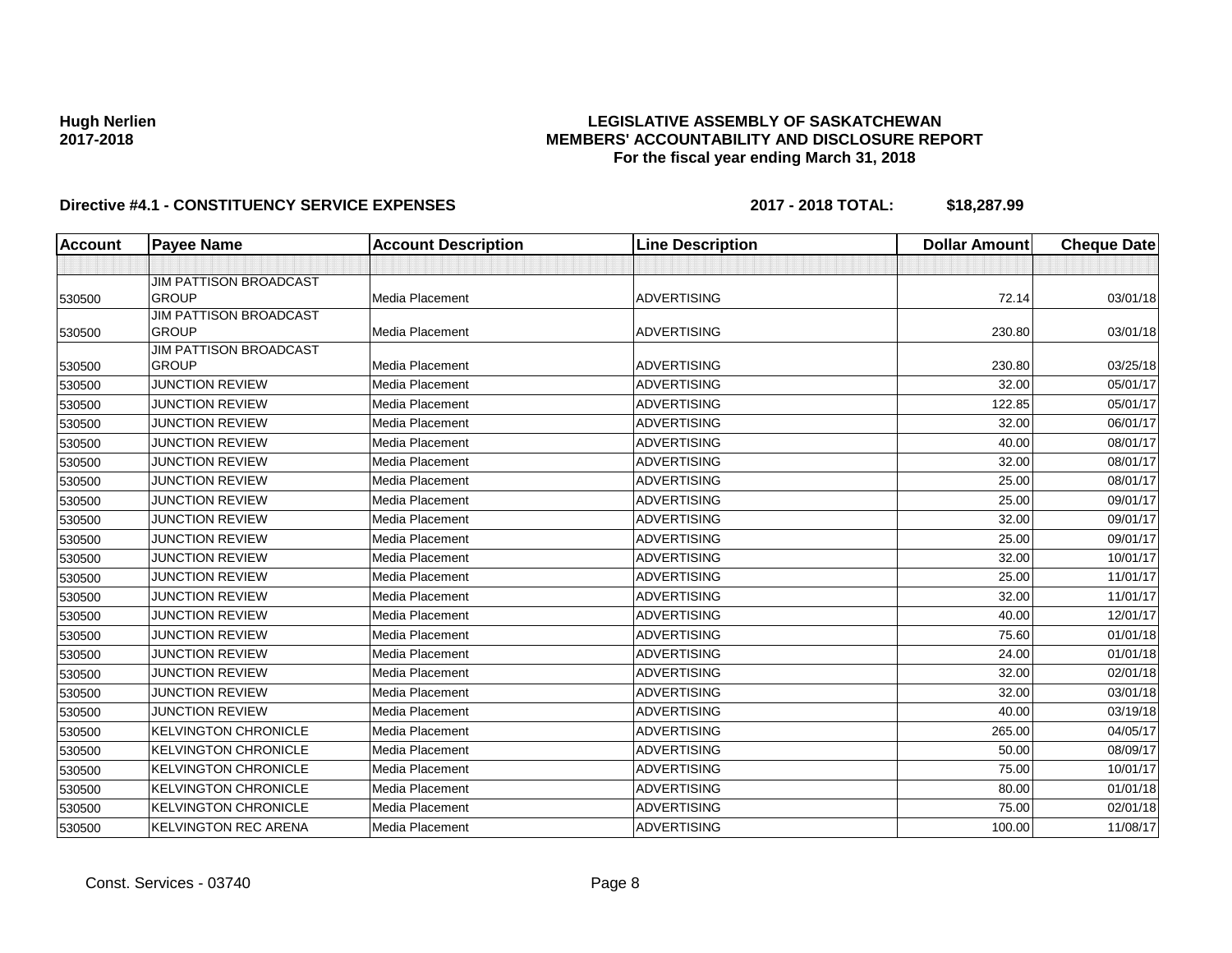## **LEGISLATIVE ASSEMBLY OF SASKATCHEWAN MEMBERS' ACCOUNTABILITY AND DISCLOSURE REPORT For the fiscal year ending March 31, 2018**

| <b>Account</b> | <b>Payee Name</b>                                  | <b>Account Description</b> | <b>Line Description</b>   | <b>Dollar Amount</b> | <b>Cheque Date</b> |
|----------------|----------------------------------------------------|----------------------------|---------------------------|----------------------|--------------------|
|                |                                                    |                            |                           |                      |                    |
| 530500         | NERLIEN, HUGH                                      | Media Placement            | <b>REIMB: ADVERTISING</b> | 60.00                | 10/11/17           |
| 530500         | <b>PNG PRAIRIE NEWSPAPER GROUP Media Placement</b> |                            | <b>ADVERTISING</b>        | 425.00               | 04/12/17           |
| 530500         | <b>PNG PRAIRIE NEWSPAPER GROUP Media Placement</b> |                            | <b>ADVERTISING</b>        | 50.00                | 09/01/17           |
| 530500         | <b>PNG PRAIRIE NEWSPAPER GROUP Media Placement</b> |                            | <b>ADVERTISING</b>        | 32.00                | 10/01/17           |
| 530500         | <b>PNG PRAIRIE NEWSPAPER GROUP Media Placement</b> |                            | <b>ADVERTISING</b>        | 87.00                | 11/15/17           |
| 530500         | <b>PNG PRAIRIE NEWSPAPER GROUP Media Placement</b> |                            | <b>ADVERTISING</b>        | 50.00                | 11/15/17           |
| 530500         | <b>PNG PRAIRIE NEWSPAPER GROUP Media Placement</b> |                            | <b>ADVERTISING</b>        | 90.00                | 01/01/18           |
| 530500         | <b>PNG PRAIRIE NEWSPAPER GROUP Media Placement</b> |                            | <b>ADVERTISING</b>        | 32.50                | 03/01/18           |
| 530500         | PORCUPINE PLAIN EDC                                | Media Placement            | <b>ADVERTISING</b>        | 37.50                | 05/01/17           |
| 530500         | PORCUPINE PLAIN EDC                                | Media Placement            | <b>ADVERTISING</b>        | 37.50                | 08/01/17           |
| 530500         | PORCUPINE PLAIN EDC                                | Media Placement            | <b>ADVERTISING</b>        | 37.50                | 09/15/17           |
| 530500         | PORCUPINE PLAIN EDC                                | Media Placement            | <b>ADVERTISING</b>        | 52.50                | 01/01/18           |
| 530500         | PORCUPINE PLAIN EDC                                | Media Placement            | <b>ADVERTISING</b>        | 45.00                | 03/31/18           |
| 530500         | RAWLCO RADIO LTD.                                  | Media Placement            | <b>ADVERTISING</b>        | 76.74                | 03/01/18           |
| 530500         | RAWLCO RADIO LTD.                                  | Media Placement            | <b>ADVERTISING</b>        | 76.74                | 03/01/18           |
| 530500         | RAWLCO RADIO LTD.                                  | Media Placement            | <b>ADVERTISING</b>        | 104.37               | 03/01/18           |
| 530500         | RAWLCO RADIO LTD.                                  | Media Placement            | <b>ADVERTISING</b>        | 116.65               | 03/01/18           |
| 530500         | <b>WADENA NEWS</b>                                 | Media Placement            | <b>ADVERTISING</b>        | 196.56               | 05/01/17           |
| 530500         | <b>WADENA NEWS</b>                                 | Media Placement            | <b>ADVERTISING</b>        | 108.00               | 06/08/17           |
| 530500         | <b>WADENA NEWS</b>                                 | Media Placement            | <b>ADVERTISING</b>        | 15.00                | 08/01/17           |
| 530500         | <b>WADENA NEWS</b>                                 | Media Placement            | <b>ADVERTISING</b>        | 30.00                | 08/01/17           |
| 530500         | <b>WADENA NEWS</b>                                 | Media Placement            | <b>ADVERTISING</b>        | 15.00                | 08/01/17           |
| 530500         | <b>WADENA NEWS</b>                                 | Media Placement            | <b>ADVERTISING</b>        | 108.00               | 10/01/17           |
| 530500         | <b>WADENA NEWS</b>                                 | Media Placement            | <b>ADVERTISING</b>        | 108.00               | 01/01/18           |
| 530500         | <b>WADENA NEWS</b>                                 | Media Placement            | <b>ADVERTISING</b>        | 60.48                | 01/01/18           |
| 530500         | <b>WADENA NEWS</b>                                 | Media Placement            | <b>ADVERTISING</b>        | 85.98                | 02/01/18           |
| 530500         | WADENA, TOWN OF                                    | Media Placement            | <b>ADVERTISING</b>        | 75.50                | 01/17/18           |
| 530500         | <b>WESTERN PRODUCER</b><br><b>PUBLICATIONS</b>     | Media Placement            | <b>ADVERTISING</b>        | 87.57                | 03/07/18           |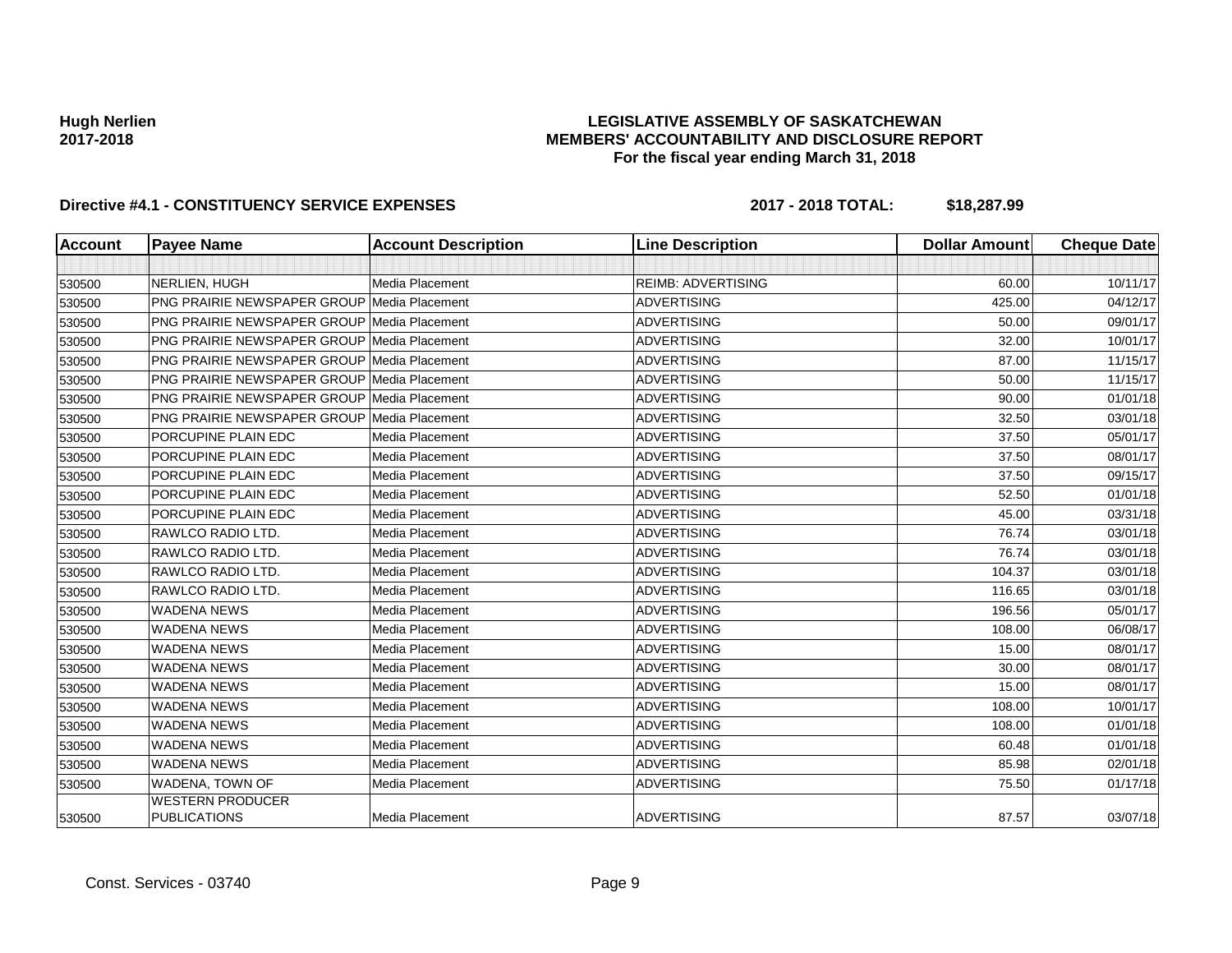## **LEGISLATIVE ASSEMBLY OF SASKATCHEWAN MEMBERS' ACCOUNTABILITY AND DISCLOSURE REPORT For the fiscal year ending March 31, 2018**

| Account | <b>Payee Name</b>                 | <b>Account Description</b>           | <b>Line Description</b>             | Dollar Amount | <b>Cheque Date</b> |
|---------|-----------------------------------|--------------------------------------|-------------------------------------|---------------|--------------------|
|         |                                   |                                      |                                     |               |                    |
| 530500  | WYNYARD ADVANCE LTD.              | Media Placement                      | <b>ADVERTISING</b>                  | 180.00        | 08/01/17           |
| 530500  | WYNYARD, TOWN OF                  | Media Placement                      | <b>ADVERTISING</b>                  | 125.00        | 09/13/17           |
| 530900  | NERLIEN, HUGH                     | <b>Promotional Items</b>             | REIMB: POSTAGE/GREETING CARDS       | 6.60          | 10/14/17           |
| 530900  | TREASURE HOUSE IMPORTS LTD.       | Promotional Items                    | <b>LAPEL PINS</b>                   | 495.00        | 01/01/18           |
| 542000  | <b>GRISDALE, CHRISTINE R.</b>     | Travel                               | C.A. TRAVEL OCTOBER 4-5, 2017       | 436.01        | 10/05/17           |
| 550200  | <b>FOAM LAKE REVIEW LTD.</b>      | Books, Mags and Ref Materials        | <b>SUBSCRIPTION</b>                 | 40.00         | 08/01/17           |
| 550200  | <b>JUNCTION REVIEW</b>            | Books, Mags and Ref Materials        | <b>SUBSCRIPTION</b>                 | 28.57         | 06/01/17           |
|         | <b>PRAIRIE MAPPING INDUSTRIES</b> |                                      |                                     |               |                    |
| 550200  | LTD.                              | Books, Mags and Ref Materials        | <b>CONSTITUENCY MAPS</b>            | 204.53        | 05/05/17           |
|         |                                   |                                      | SUBSCRIPTION - KELVINGTON WADENA    |               |                    |
| 550200  | THEODORE FREE PRESS               | Books, Mags and Ref Materials        | CONST.                              | 15.00         | 01/04/18           |
| 550200  | <b>WADENA NEWS</b>                | Books, Mags and Ref Materials        | DIGITAL SUBSCRIPTION                | 36.19         | 05/01/17           |
| 550200  | WYNYARD ADVANCE LTD.              | Books, Mags and Ref Materials        | <b>SUBSCRIPTION</b>                 | 40.00         | 08/01/17           |
| 555000  | NERLIEN, HUGH                     | Other Material and Supplies          | REIMB; POSTAGE/MISC. SUPP.          | 13.30         | 05/01/17           |
| 555000  | NERLIEN, HUGH                     | Other Material and Supplies          | REIMB; POSTAGE/OFF.SUPP.            | 106.29        | 06/10/17           |
|         |                                   |                                      | REIMB: POSTAGE/MISC & OFFICE        |               |                    |
| 555000  | NERLIEN, HUGH                     | Other Material and Supplies          | <b>SUPPLIES</b>                     | 161.18        | 10/01/17           |
| 555000  | NERLIEN, HUGH                     | Other Material and Supplies          | REIMB: MISC OFFICE SUPPLIES/POSTAGE | 20.50         | 02/03/18           |
| 555000  | NERLIEN, HUGH                     | Other Material and Supplies          | <b>REIMB: OFFICE SUPPLIES</b>       | 21.97         | 03/01/18           |
| 564600  | NERLIEN, HUGH                     | Computer Software - Exp              | REIMB: OFFICE 365 HOME              | 109.89        | 07/01/17           |
| 565200  | NERLIEN, HUGH                     | Office Furniture and Equipment - Exp | <b>REIMB: VACUUM</b>                | 94.34         | 03/26/18           |